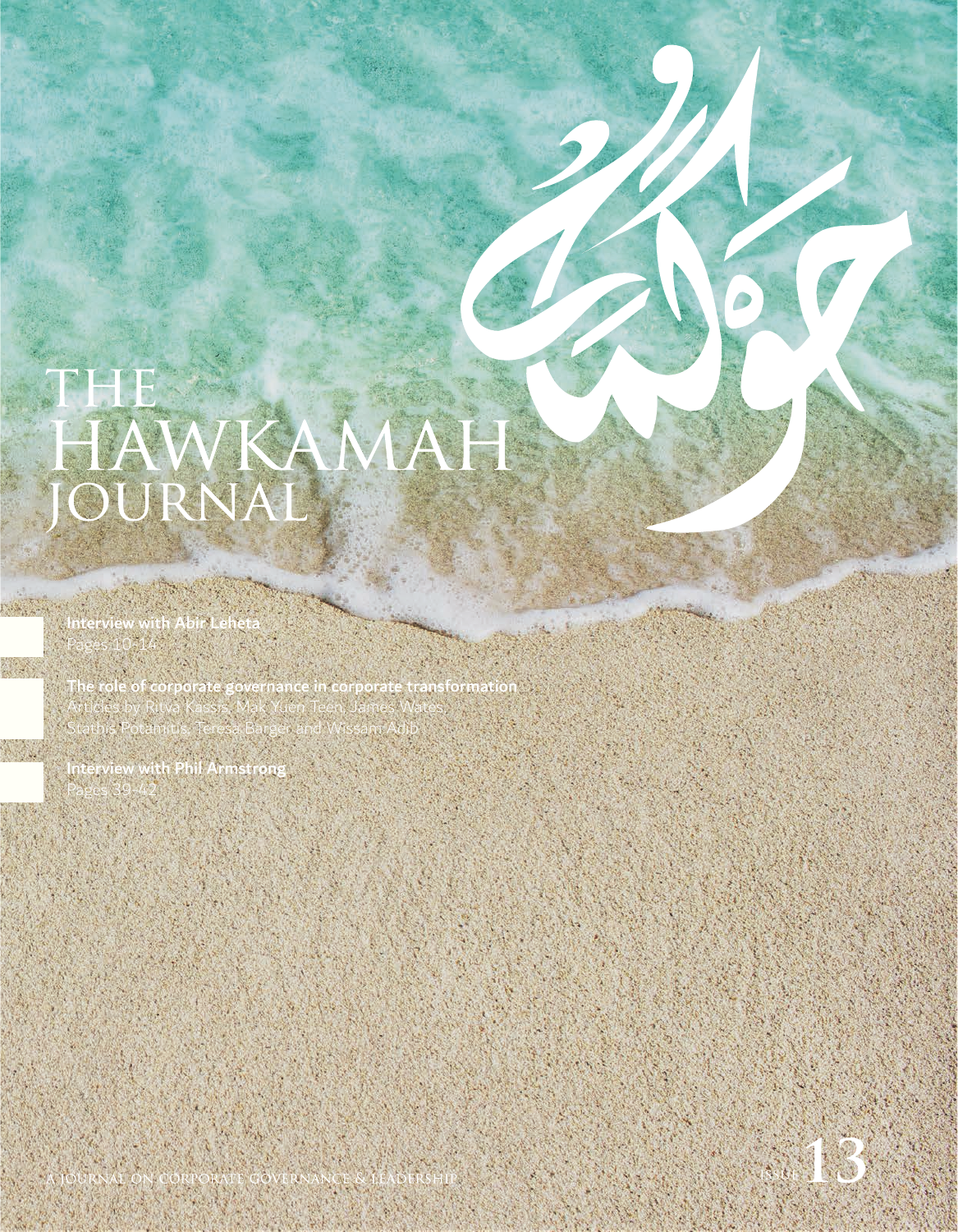# EVOLVING CORPORATE GOVERNANCE CHALLENGES OVER A FIRM'S LIFE CYCLE



There are two commonly cited findings about family businesses that highlight the pitfalls and potential of such businesses. First, most family businesses have a short life span beyond the founder's stage and it has been estimated that 95 per cent of family businesses do not survive the third generation of ownership. Second, family businesses (those that do survive) tend to outperform non-family businesses. In other words, they either die young or they thrive.

Family businesses need to pay attention to both family governance and business governance issues in order to survive and thrive. As a business founded by a family evolves, it will face

**the hawkamah journal** a journal on corporate governance & leadership THE HAWKAMAH JOURNAL<br>A JOURNAL ON CORPORATE GOVERNANCE & LEADERSHIP<br>ISSUE13 **15** 

different governance challenges that pose both opportunities for its continued growth and threats that may cause its demise.

In this article, I discuss the key corporate governance challenges faced by the following types of businesses:

Family-managed private company; family-<br>controlled professionally managed private professionally managed private company; family-controlled public company; jointly-controlled public company; and public company with dispersed ownership.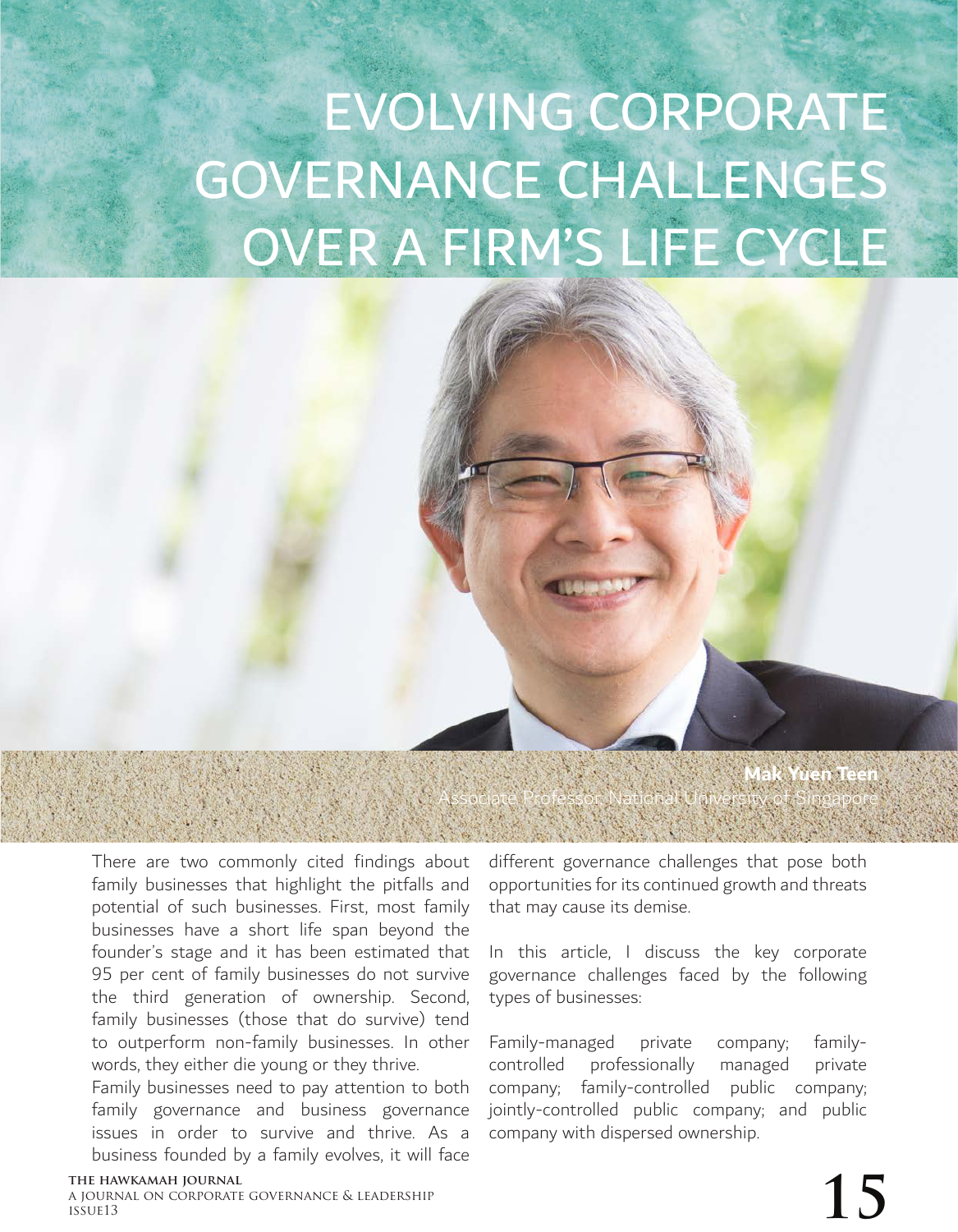## Family-managed private company

During this stage, most of the challenges faced by a family business are likely to be internal. It is not tapping outside capital, except perhaps for bank loans, and therefore does not have to deal with complicated relationships with outside investors.

The success of family businesses often has to do with the commitment, knowledge continuity, and the importance placed on preserving the family reputation and family pride. These give it an advantage over other forms of business. However, family businesses may also suffer from the lack of preparation of the subsequent generations to handle the demands of a growing business and a much larger family. As a family business grows, it needs to pay attention to both family governance and business governance issues.

A 2013 survey by KPMG Singapore identified the following five major causes of conflict within a family business: competence of family members working in the business; future strategy of the business; lack of family member communication; remuneration; and succession.

Ernesto Posta's Family Governance: How Leading Families Manage The Challenges of Wealth published by Credit Suisse Group AG in 2012 and the IFC Family Governance Handbook published in 2008, have identified a number of challenges of family businesses: loss of family identity and values; family conflicts; current leader's inability to let go; an entitlement culture; dilution of wealth (due to personal consumption and breakup of business interests); informality (lack of clear business practices and policies and procedures); lack of discipline (such as lack of succession planning); lack of transparency; and lack of oversight/self-dealing.

Conflicts in a family business tend to increase as it moves through generations because different members of the extended family may be involved in different capacities as shareholders, directors, executives or employees. Some may be shareholders relying on dividends while others may be executives or employees drawing salaries, and therefore, criteria for employment in the business and the setting of remuneration become important.

As a family business grows, having proper family governance becomes increasingly important. Family governance mechanisms such as a family constitution (which sets out the family vision, mission, values, and policies regulating family members' relationship with the business), family meetings, family assembly or forum, family office and family council may become necessary.

Failure to properly plan for succession is a common failing of family businesses. This often happens because of family members delaying the decision in order not to create potential friction among family members or because no current family member or outsider is deemed capable of replacing the current CEO; avoiding awkward discussions of the eventual loss of a family leader (the current CEO); and the current CEO refusing to admit that the company can survive without him or her and who is afraid of retirement.

In terms of business governance, some of the challenges faced by early-stage family businesses are similar to those faced by small and medium enterprises (SMEs) generally. Being relatively small and more informally managed, they suffer greater exposure to risks such as fraud risk. Good corporate governance and sound internal control and risk management are often seen as business costs and merely good to have. Therefore, they may pay insufficient attention to issues such basic internal controls and internal audit.

According to the biennial global reports on occupational fraud and abuse published by the Association of Certified Fraud Examiners, the most common organisational victims of fraud are private companies and small companies (which include many family businesses). In 2014, 38 per cent of victims of fraud are private companies and 29 per cent are small companies with fewer than 100 employees. Of course, such companies also make up by far the largest number of organisations. What is more interesting, however,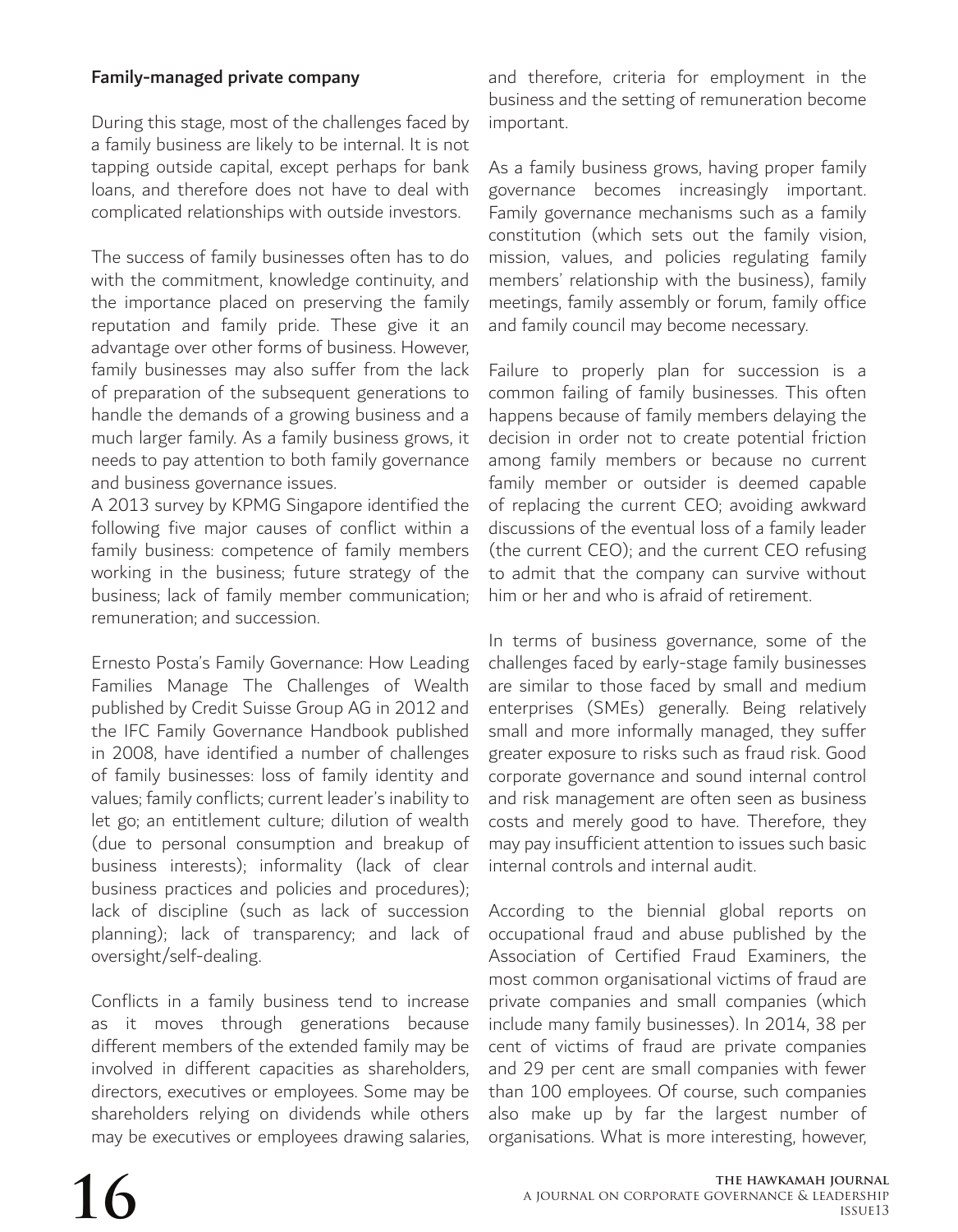is that the median loss from fraud in dollar terms for private companies and small companies are generally no smaller, and often larger, than for public companies. For small businesses, such fraud risks can have business-ending consequences.

I asked the managing partner of a mid-tier accounting firm that has many SME clients for a list of the most common internal control deficiencies in SMEs. Many of these deficiencies are what we would call Internal Control 101 stuff, such as improper access rights; lack of credit limits and credit terms not in place; unauthorised credit adjustments to customers' accounts; invoices not sufficiently supported with documents; petty cash system not properly maintained leading to excessive cash kept in the office; staff claims not sufficiently supported with documented evidence; payments via cash instead of cheques and bank transfer to vendors' accounts; three-way matching not performed prior to making payments; double payments made for the same invoice number; and discrepancies in salary amounts between employment contract and payroll details.

# Family-controlled professionally managed companies

Some family businesses remain largely family managed as they grow because they continue to have qualified family members who are interested in the business. For others, the family may retain ownership control but engage professional managers. Some family businesses that do not yet have family members suitable to run the business may bring in professional managers as a transition, and part of the role of the professional managers is to help prepare family members for future senior management roles.

Family businesses can certainly benefit from hiring professional managers but need to address certain governance challenges. They include how to preserve the family/founder values; treatment of family members versus professional managers; "agency" problem of divergence of interest between the family owners and professional managers; and mechanisms to put in place to foster performance and commitment of professional managers while preserving the family/founder values.

Those who have watched Christopher Nolan's Batman Begins may recall the poignant scene of a young Bruce Wayne travelling into the city with

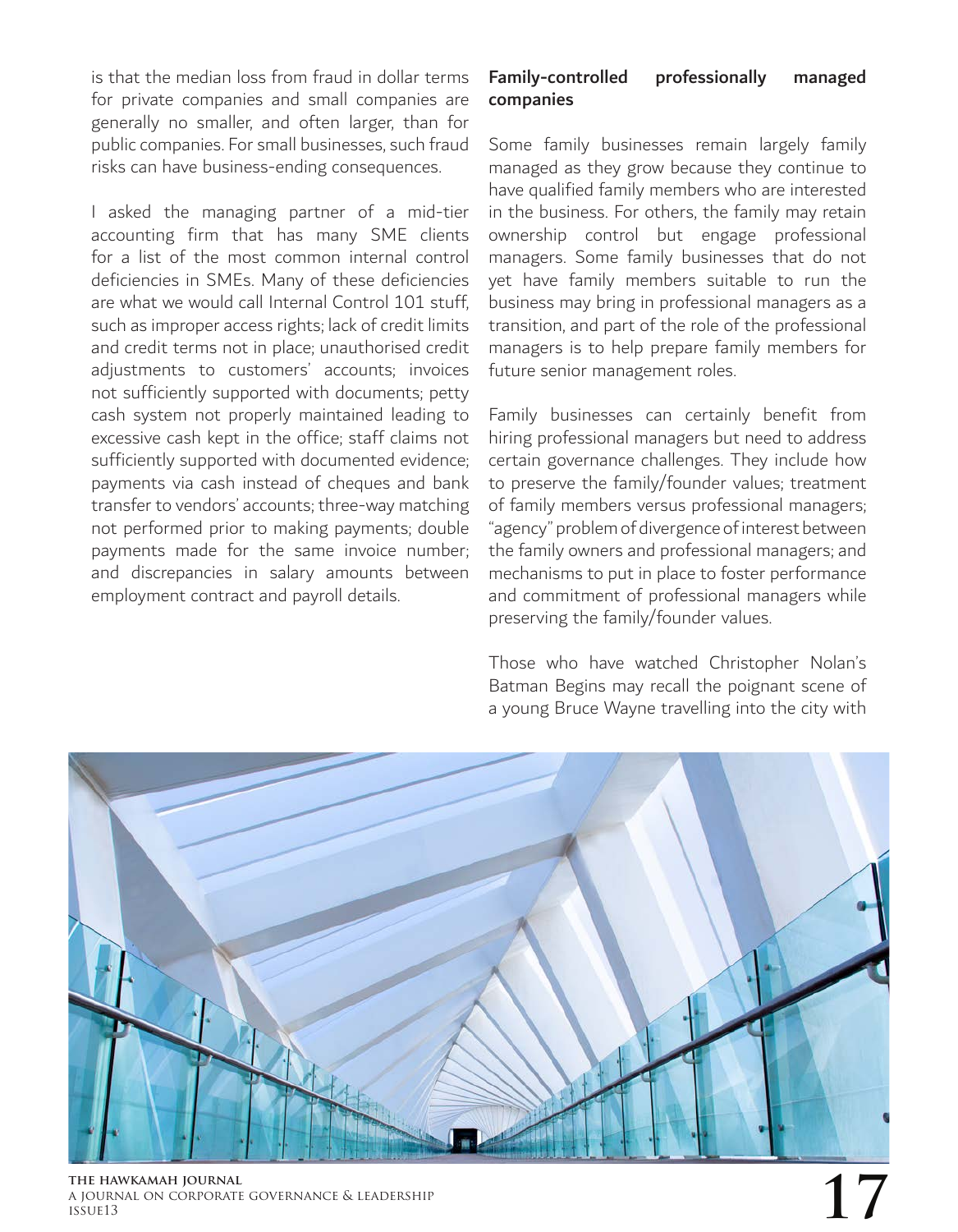his dad, Thomas Wayne, on a train built by Wayne Enterprises, on that fateful night when Bruce's parents were murdered. As the train passes the Wayne Enterprises building in the distance, Bruce asked his father: "Is that where you work?" His father, a doctor, replied: "No, I work at the hospital. I leave the running of our company to much better men." Bruce asked: "Better?" His father then added: "Well . . . more interested men."

In the course of the Batman trilogy, we can see that these "more interested men" – who were professional managers – took the company on a very different path. It started making all sorts of weapons purely for the sake of profits, which was clearly at odds with the values of the founderowner.

Professional managers may be motivated but may not share the same values as the owners.

Some family-controlled private companies, whether managed by family members or professional managers, appoint independent directors to benefit from a greater range of expertise and perspectives.

# Family/owner-controlled public companies

As a family business evolves and grows, the family owners may decide that it is time to go public and get listed. Some do so to divest part of their ownership, others to improve the image of the business, but the most important reason to go public is when the business truly needs additional external capital to grow and public capital markets are the preferred means. It is not a decision that should be casually taken because a public listing comes with great responsibilities and expectations from public shareholders, regulators and other stakeholders. When a business becomes public, the owners are no longer just owners – they are also stewards of other people's money.

Corporate governance issues that become especially important at this stage include adequate separation among the roles of owners, directors and senior management; having suitably qualified

and truly independent directors; a robust internal audit function; high quality financial reporting and external audits; proper disclosure and governance of related party transactions; and equitable treatment and regard for the rights of minority shareholders.

The problem with many family businesses that become public is that they fail to shed legacies and mindsets that are no longer appropriate for a publicly listed company. For example, a founder of a venture capital firm in Singapore has this to say about SMEs, which apply to many familycontrolled listed companies: "More often than not .

. . SMEs see the board as a regulatory conformance and overlook the fact that the board should play a key role in the firms' performance . . . With the lack of resources being a common issue for SMEs, SMEs are usually heavily dependent on the vision, capabilities and network of their founders. This dependence, if not managed properly, can potentially limit the growth of a company. At the same time, if the company wants to expand its business outside of (the country), it will have to manage a whole new set of challenges that it may not be equipped to handle. In my opinion, it is at this stage of growth where SMEs can benefit from having a strong board. As the business grows, an owner-manager needs to be aware of the immense benefits that an NED (non-executive director) can bring to the company and consider bringing one or more NEDs on board to take the business forward."

Some years ago, I spoke to the Asia CEO of a large multinational, who was an independent director in a listed subsidiary within a group that was controlled by a founder. The founder was a brilliant entrepreneur, but did not have the financial and management skills necessary as the business grew, was not open to different views, and continued to exert control over all key decisions. This highly successful executive had resigned as a director and predicted at the time that the group would eventually collapse. Fast forward a few years and the company is going through restructuring to avoid bankruptcy. The company had grown too fast – diversifying into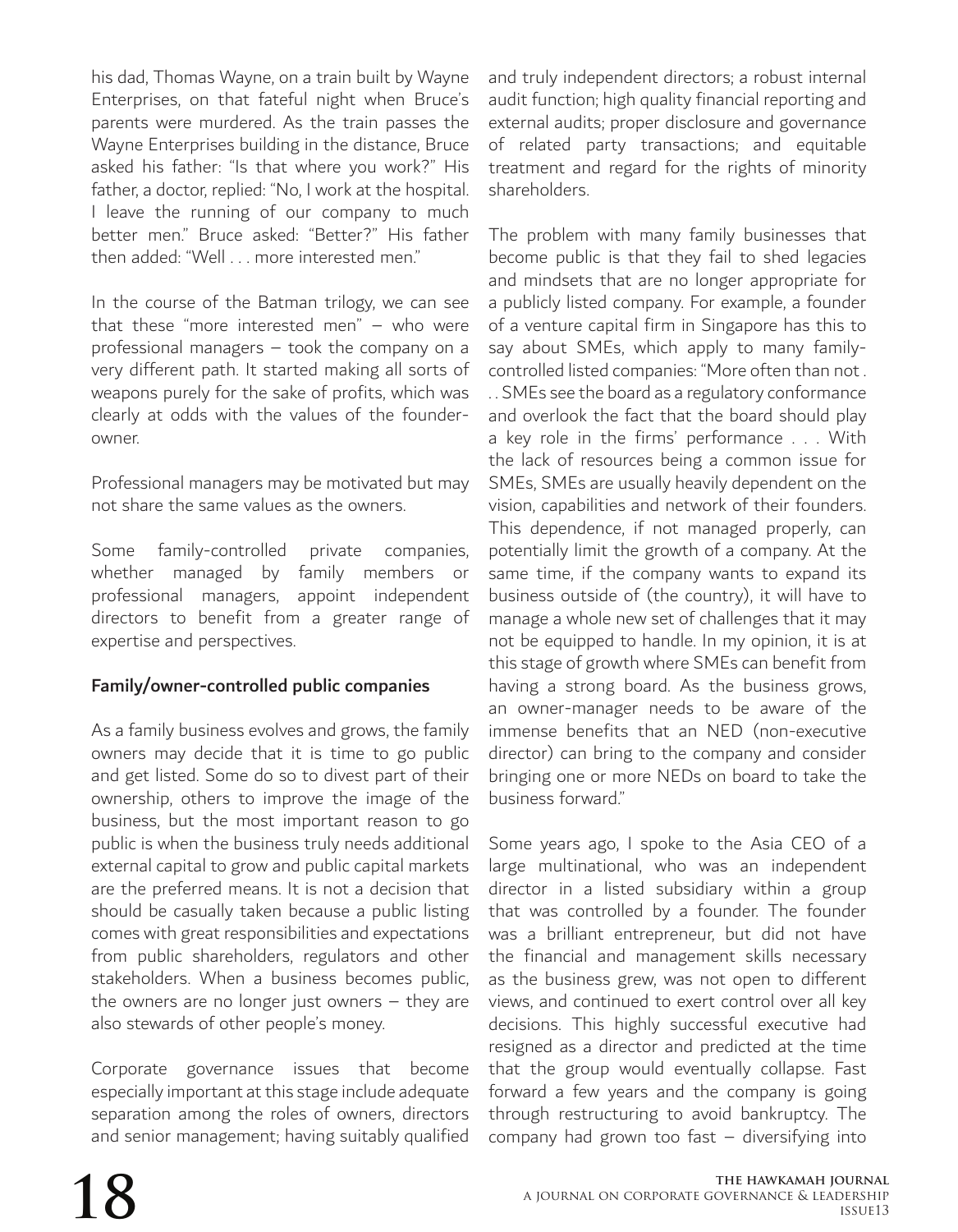other sectors and markets – and taken on too much debt. During that meeting, we talked about this scenario being repeated over and over again – and how this is preventing many family businesses from becoming global businesses.

In a study that I did some years ago with a first class NUS BBA (Accountancy) Honours student, we found that many listed family companies in Singapore have independent directors who only serve on one board  $-$  the board of the family company. These directors are not sought by other companies – we inferred that they are invited to serve as "independent directors" because they are family friends. Others make another mistake – they recruit what we might call "the usual suspects" – those who sit on many boards but who may not necessarily have the commitment or the right competencies.

In another study of Singapore listed companies, I found that it is not uncommon for these listed companies – often family businesses – to have directors who are over 70 years of age and who have served for a long time. Often, there are several of such directors. I have no bias against older directors but would caution that while many companies are facing disruption, boards often remain static.

It is understandable for a family owner to want to retain control, but they must remember that it is not just their company anymore. Therefore, while they are perfectly entitled and it is often desirable for them to have themselves or their nominees on the board, it is also important that the board is allowed to do its job without over-interference from the owners. The board needs to effectively transition from one that may heretofore be involved in management, to one whose role is more setting the general direction, oversight and providing guidance to management.

It would be almost unfathomable for any publicly listed company not to have a robust internal audit function in place. Unfortunately, many listed SMEs today have internal audit functions that are of doubtful value. Some are essentially "one-person"

in-house outfits with the internal auditor lacking the necessary training and experience. For SMEs, outsourcing the internal audit function may make a lot of sense because it is often too expensive to maintain an in-house function that has the breadth and depth of experience necessary to implement a robust internal audit programme and retention of key internal audit talent may be a challenge. However, when outsourcing, they need to ensure that the service provider is capable of supporting the needs of the business.

A few years ago, I led a group of NUS students in a governance review of a listed SME. It was not a family business, but it was owner-managed in the sense that the CEO (who was also the chairman) owned nearly a quarter of the firm.

It had outsourced its internal audit to a very small service provider. The SME started in Singapore but had branched into Malaysia, Indonesia and Thailand. It had grown beyond what we thought the service provider was able to support. We recommended that the company review its internal audit arrangements and consider sourcing for a service provider with the regional footprint to support it, and the company subsequently replaced its internal auditor.

Being a publicly listed company, having high quality financial reporting and a robust external audit become especially important for building and maintaining investor confidence. For such "public interest" entities, financial reports and audits of public-listed companies are also subject to greater regulatory scrutiny.

Family-controlled listed companies need to be especially watchful about related party transactions that benefit the family at the expense of public shareholders. Stock exchanges, therefore, not surprisingly often put in strict rules around such transactions.

They also should not under-estimate the importance of equitable treatment of minority shareholders and respecting their rights. Today, there are more minority shareholders who are